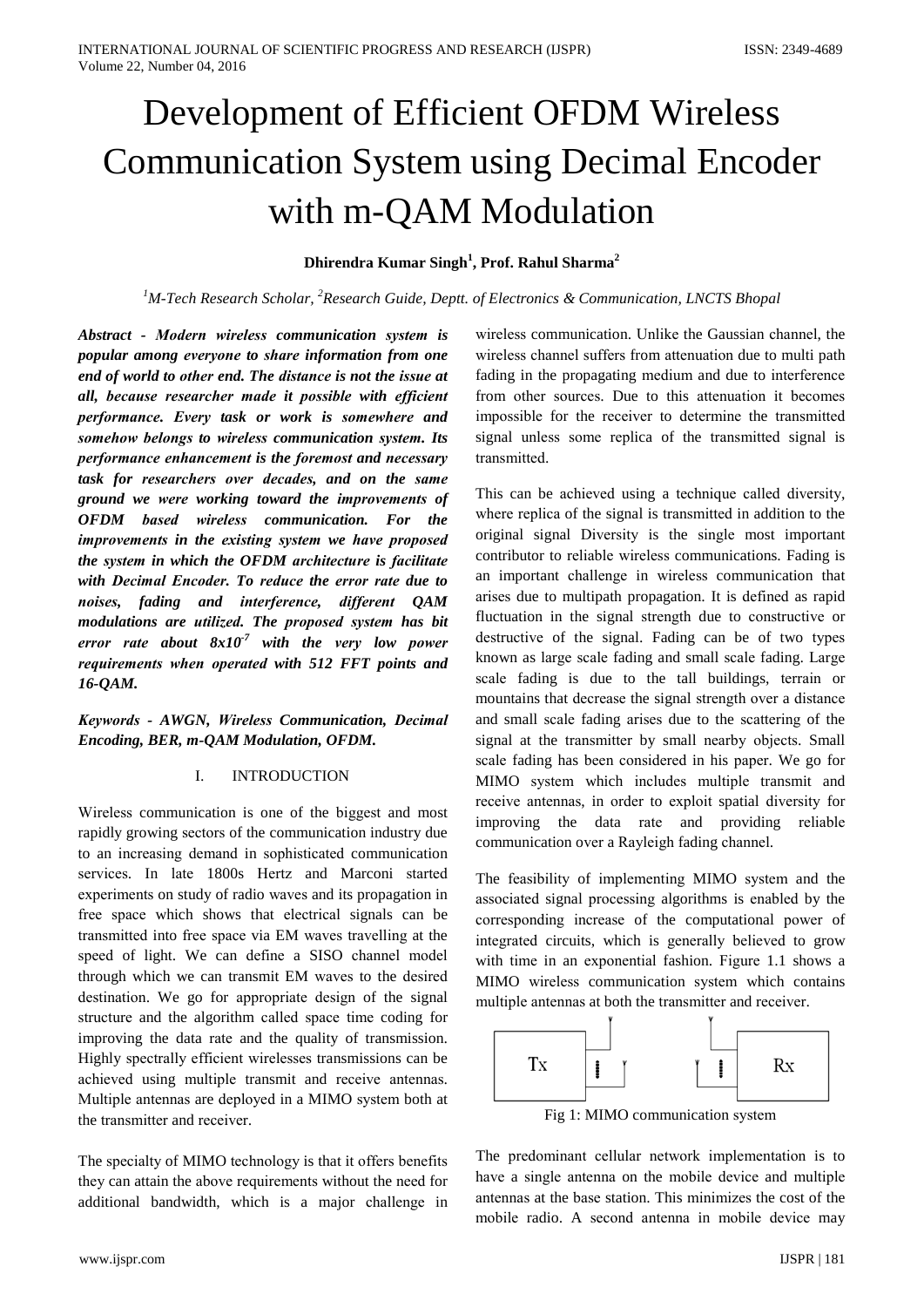become more common when the costs for radio frequency components in mobile devices go down. Today, cellular phones, laptops and other communication devices have two or more antennas. The use of multiple antennas will become even more popular in the future.

INTERNATIONAL JOURNAL OF SCIENTIFIC PROGRESS AND RESEARCH (IJSPR)

## Decimal Encoder

Volume 22, Number 04, 2016

A number of different decimal codes that are used to perform a range of functions in digital circuits. Mathematics, graphics, data manipulation and physical control systems are among many of the functions that are carried out using decimal data, and each of these uses may require decimal data arranged in various forms of decimal codes. For example text may be represented by an ASCII code (American standard Code for Information Interchange), in which each letter, number or symbol is represented by a 7-bit decimal code. Decimal numbers in a calculator may be sent to a numeric display using BCD (Decimal Coded Decimal). Notice that the word 'code' appears in each of these titles, and a decimal code differs from normal decimal because it is arranged in a particular way to suit a given purpose.

#### $\Pi$ . MIMO COMMUNICATION SYSTEMS

The use of multiple antennas both at the transmitter and the receiver, which is commonly referred as MIMO, is a popular research area in wireless communications literature because of its reliability and spectral efficiency. With the growth of applications that demand better quality of services, higher throughput and bandwidth, MIMO communication has emerged as a promising technology. The ideas behind the MIMO communication are either creating a multiple data pipes to increase the data rate and/or adding diversity to improve the reliability. The former idea is achieved through use of SM technique [3], which offers multiplexing gain, with effective detection algorithms at the receiver.

## **MIMO** System Model

Below Figure illustrates different antenna configurations used in defining space-time systems. Single-input singleoutput (SISO) is the well-known wireless configuration, single-input multiple-output (SIMO) uses a single transmitting antenna and multiple (MR) receive antennas, multiple-input single-output (MISO) has multiple (MT) transmitting antennas and one receive antenna, MIMO has multiple (MT) transmitting antennas and multiple (MR) receive antennas and. finally, MIMO-multi-user (MIMOMU), which refers to a configuration that comprises a base station with multiple transmit/receive antennas interacting with multiple users, each with one or more antennas. [4]



systems

In recent years, space-time coding techniques have received much interest. The concept of space-time coding has arisen from diversity techniques using smart antennas. By using data coding and signal processing at both sides of transmitter and receiver, space-time coding now is more effective than traditional diversity techniques [1], [2], [3], and [4]. Mostly, traditional diversity techniques are receive diversities.



Fig 3: System block diagram

The use of transmit diversity in base stations appears to be an attractive method, as more complex base stations can be allowed  $[5]$ ,  $[6]$ ,  $[7]$  and  $[8]$ . Base stations have the advantage of using both transmit and receive diversities when they communicate with each other, the case of multiple inputs multiple output (MIMO) channels. Moreover, transmit diversity could also be used when base stations need to transmit information to the mobile units which forms the channel of multiple input single output (MISO).

#### $III.$ PROPOSED METHODOLOGY

The proposed system are better in terms of performance and it is need for better OoS and reliability. The block diagram of the proposed system is shown in figure 3.1.

The block diagram has the main parts are decimal encoder which encodes the signal before being processed and transmitted at the transmitter side. Than signal is modulated with 8-QAM, 16-QAM, and 32-QAM. After that signal is converted from serial to parallel stream and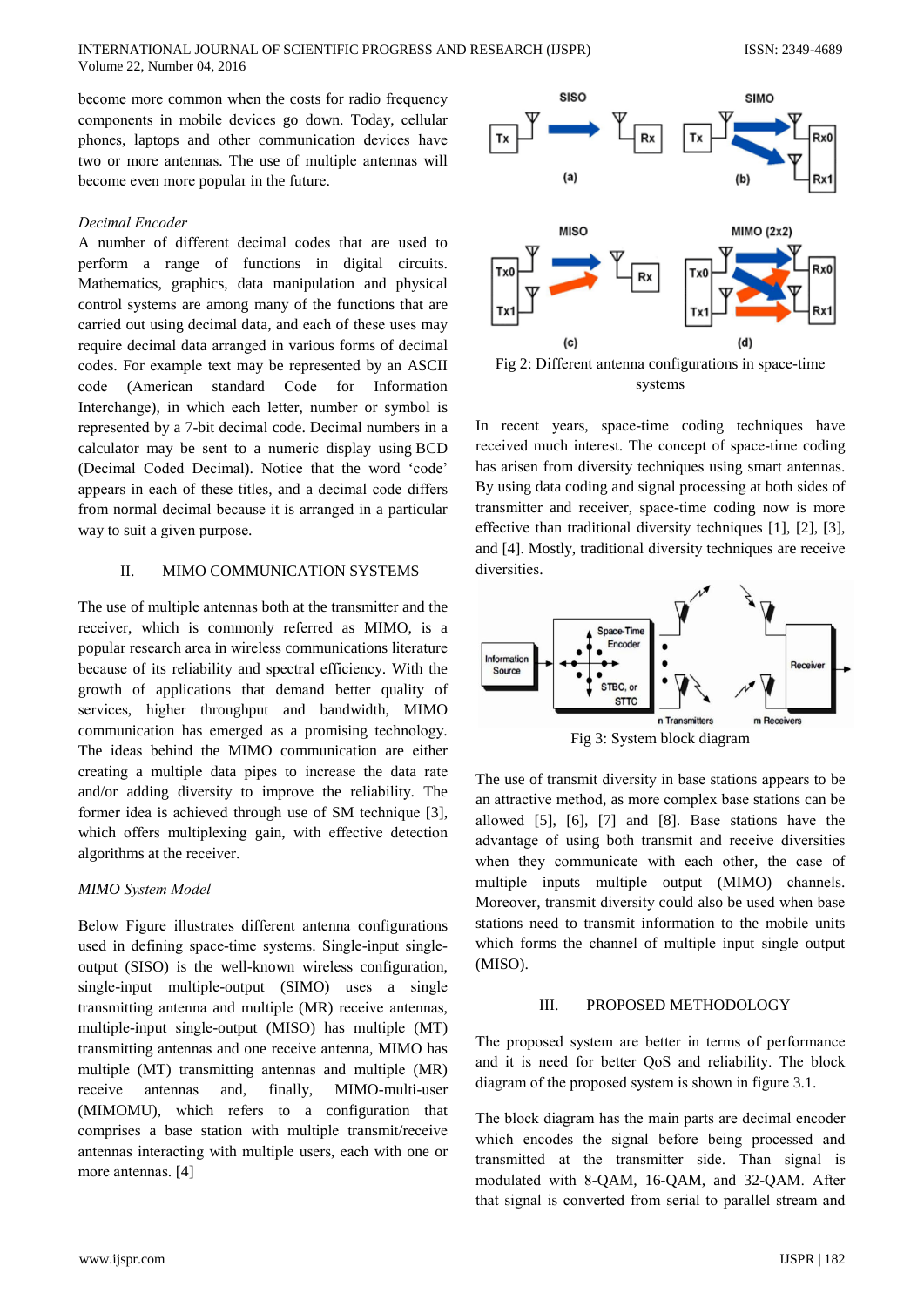then modulated with OFDM modulation (IFFT operation with respective FFT Sizes) and add cyclic prefix after modulation and convert back to serial stream. Now transmit signal over channel where signal encountered with the noises.



Fig. 3.1 Block Diagram of Proposed Methodology



Fig. 3.2 Flow Chart of Proposed Methodology

At the receiver side we have to reverse the process to recover original information sent. first need to convert signal from serial to parallel stream followed by remove cyclic prefix then after demodulated with OFDM (FFT operation with respective FFT sizes) and converted back to serial stream. Now demodulate signal with 8-QAM, 16-QAM, and 32-QAM and decoded signal with Decimal Decoder.

The above explained system is implemented on simulation tool and the outcomes shown in the next section. The execution of implemented algorithm is explained with the help of flow chart where every step is shown. refer Fig. 3.2

#### IV. **SIMULATION RESULTS**

The simulation has been performed on the simulation tool and the outcomes shown in the below figures. The simulation has been done using different modulation techniques and different FFT sizes.

In Fig. 4.1 the BER vs Signal to Noise Ration curve has been shown where it shows the comparison with three different modulation techniques 8-OAM, 16-OAM and 32-OAM, and we have achieved optimum error performance with 16-QAM modulation when we utilize 128 bit FFT Points.



Fig. 4.1 Performance Curve of OFDM Wireless System with 128 FFT Points and m-QAM Modulation



Fig. 4.2 Performance Curve of OFDM Wireless System with 256 FFT Points and m-QAM Modulation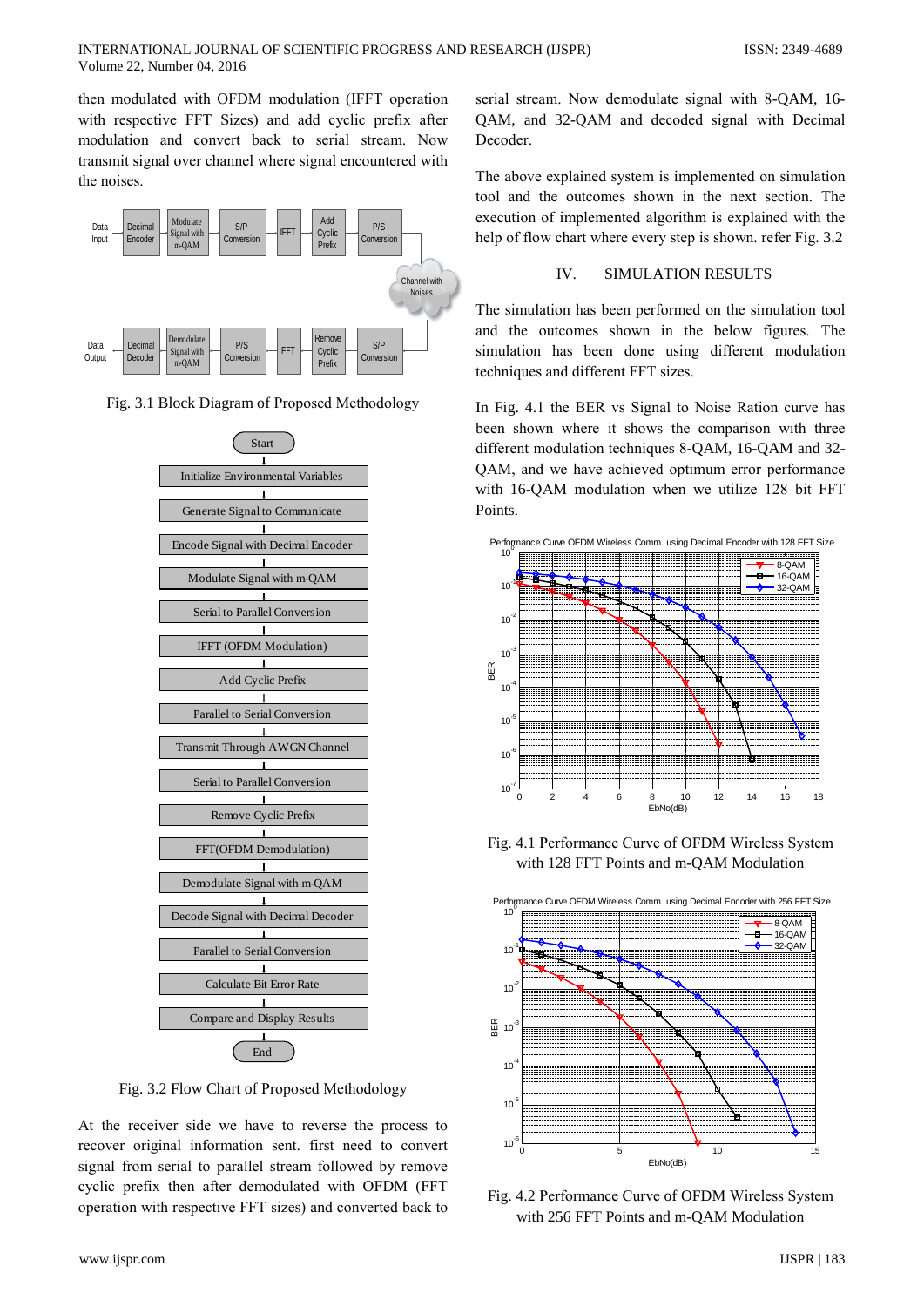In Fig. 4.2 the BER vs Signal to Noise Ration curve has been shown where it shows the comparison with three different modulation techniques 8-QAM, 16-QAM and 32-QAM, and we have achieved optimum error performance with 8-OAM modulation when we utilize 256 bit FFT Points



Fig. 4.3 Performance Curve of OFDM Wireless System with 512 FFT Points and m-QAM Modulation

In Fig. 4.3 the BER vs Signal to Noise Ration curve has been shown where it shows the comparison with three different modulation techniques 8-QAM, 16-QAM and 32-QAM, and we have achieved optimum error performance with 16-QAM modulation when we utilize 512 bit FFT Points.

In Fig. 4.4 the BER vs Signal to Noise Ration curve has been shown where it shows the comparison with three different modulation techniques 8-OAM, 16-OAM and 32-OAM, and we have achieved optimum error performance with 32-OAM modulation when we utilize 1024 bit FFT Points.



Fig. 4.4 Performance Curve of OFDM Wireless System with 1024 FFT Points and m-OAM Modulation

#### V. **CONCLUSION AND FUTURE SCOPE**

As per the study it has been analyze that the system will go unstable with complex modulation techniques, and from the results the 16-QAM modulation is showing better outcomes in terms of bit error rate (BER). The decimal encoder facilitates the system to work against interferences and noises. The system analyzed for different OFDM FFT sizes and the optimum results achieved with 512 FFT size. The system can work more efficiently with utilization of diversity and detection techniques. The detection methods are better shield against the interferences and noises introduced during transmission and further can be achieved with digital filtering techniques.

## **REFERENCES**

- [1] M. Anitha, R. Siva Priya, M. Raja Lakshmi and S. Vijayalakshmi, "MIMO system performance using various modulations under different channels with STBC, ZF and MRC." Electrical. Computer and Communication Technologies (ICECCT), 2015 **IEEE** International Conference on, Coimbatore, 2015, pp. 1-5.
- [2] V. Tarokh, A. Naguib, N. Seshadri and A. R. Calderbank, "Combined array processing and space-time coding," in IEEE Transactions on Information Theory, vol. 45, no. 4, pp. 1121-1128, May 1999.
- [3] R. Vij, P. Mishra and G. Singh, "Performance Evaluation of Comparison of Sphere Decoder with Other Equalization Techniques on 2x2 MIMO Systems Using Rayleigh and Rician Flat Fading Channels," Communication Systems and Network Technologies (CSNT), 2014 Fourth International Conference on, Bhopal, 2014, pp. 182-186.
- [4] A. S. Mindaudu and A. M. Miyim, "BER Performance of MPSK and MOAM in 2x2 Almouti MIMO Systems". International Journal of Information Sciences and Techniques (!JIST) Vol.2, No. 5, September 2012.
- [5] W. Keusgen, "On limits of wireless communications when using multiple dual-polarized antennas " Telecommunications, 2003.ICT 2003. 10th International Conference on, 2003, pp. 204-210 vol.1.
- [6] D. Wubben, R. Bohnke, J. Rinas, V. Kuhn and K. D. Kammeyer, "Efficient algorithm for decoding layered spacetime codes," in Electronics Letters, vol. 37, no. 22, pp. 1348-1350, 25 Oct 2001.
- [7] S. M. Alamouti, "A simple transmit diversity technique for wireless communications," in IEEE Journal on Selected Areas in Communications, vol. 16, no. 8, pp. 1451-1458, Oct 1998.
- [8] G. Arslan, B. L. Evans and S. Kiaei, "Equalization for discrete multitone transceivers to maximize bit rate." in IEEE Transactions on Signal Processing, vol. 49, no. 12, pp. 3123-3135, Dec 2001.